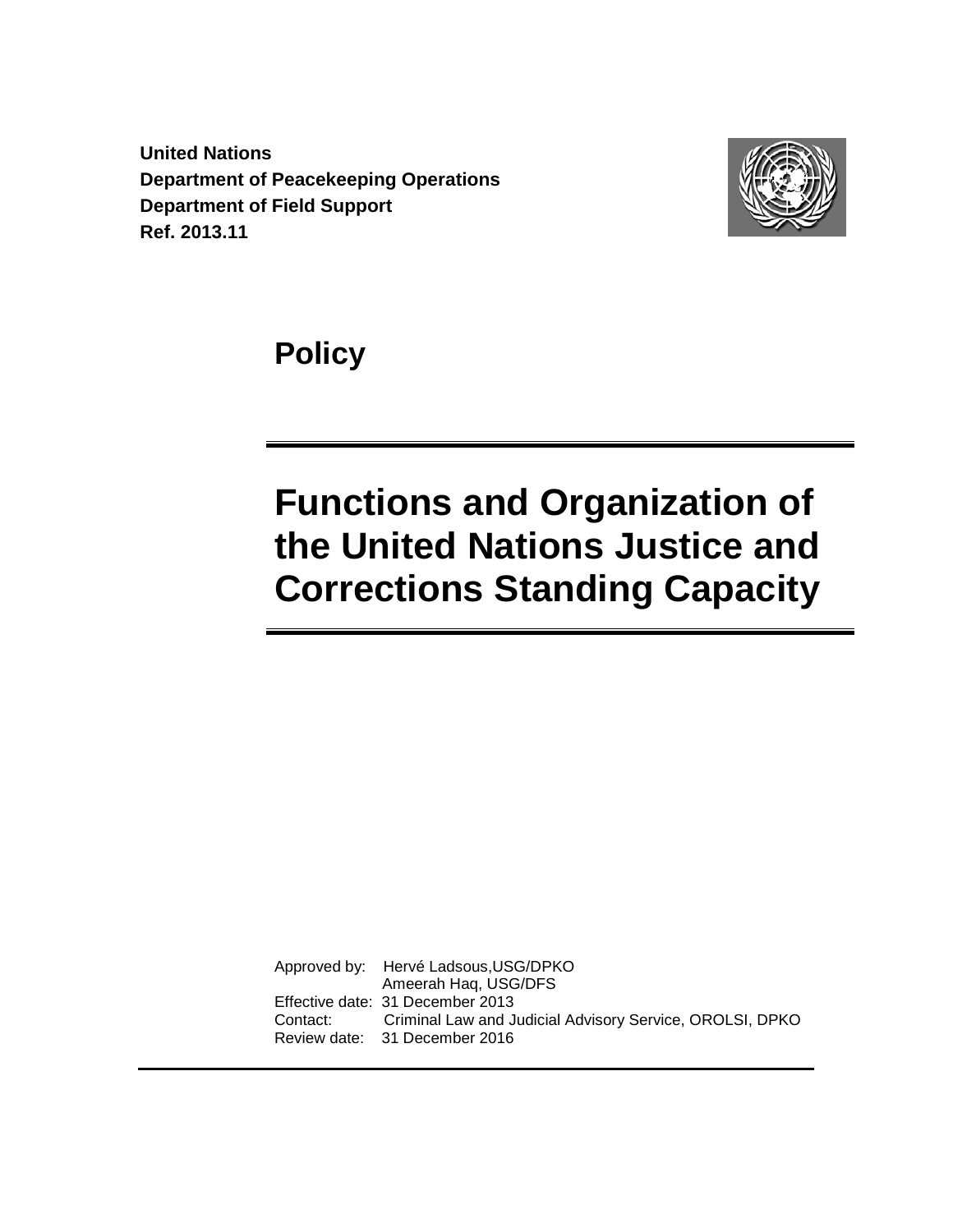# **POLICY ON THE JUSTICE AND CORRECTIONS STANDING CAPACITY**

| <b>Contents:</b> | А. | <b>Purpose</b>    |
|------------------|----|-------------------|
|                  | В. | <b>Scope</b>      |
|                  | C  | <b>Rationale</b>  |
|                  | D. | <b>Policy</b>     |
|                  | Е. | <b>References</b> |
|                  | F. | Monitoring        |
|                  | G. | <b>Contact</b>    |
|                  | Н. | <b>History</b>    |

#### **ANNEXURES**

A. Organizational Chart of the Justice and Corrections Standing Capacity (JCSC)

B. Organizational Chart of the Department of Peacekeeping Operations including the JCSC

C. Template Terms of Reference for JCSC deployment

#### **A. PURPOSE**

1. This policy provides a conceptual and operational framework to ensure the effectiveness and coherence of the Justice and Corrections Standing Capacity (JCSC) and outlines its functions and organization. It replaces the Interim Administrative and Organization Arrangements between the Justice and Corrections Standing Capacity, the Standing Police Capacity (SPC) and the United Nations Logistics Base (UNLB) dated May 2011.

#### **B. SCOPE**

- 2. This policy applies to all personnel in the Department of Peacekeeping Operations (DPKO), the Department of Field Support (DFS), in particular justice and corrections components<sup>[1](#page-1-0)</sup>, as well as other entities that request JCSC services.
- 3. The policy should be widely disseminated among key partners such as the Department of Political Affairs (DPA), the United Nations Development Programme (UNDP), all other United Nations entities of the Rule of Law Coordination and Resource Group (RoLCRG) and all components of United Nations field operations that work on rule of law issues.

<span id="page-1-0"></span> $1$  Where applicable, this includes broader rule of law components in United Nations peacekeeping operations as well as justice and corrections advisors in special political missions.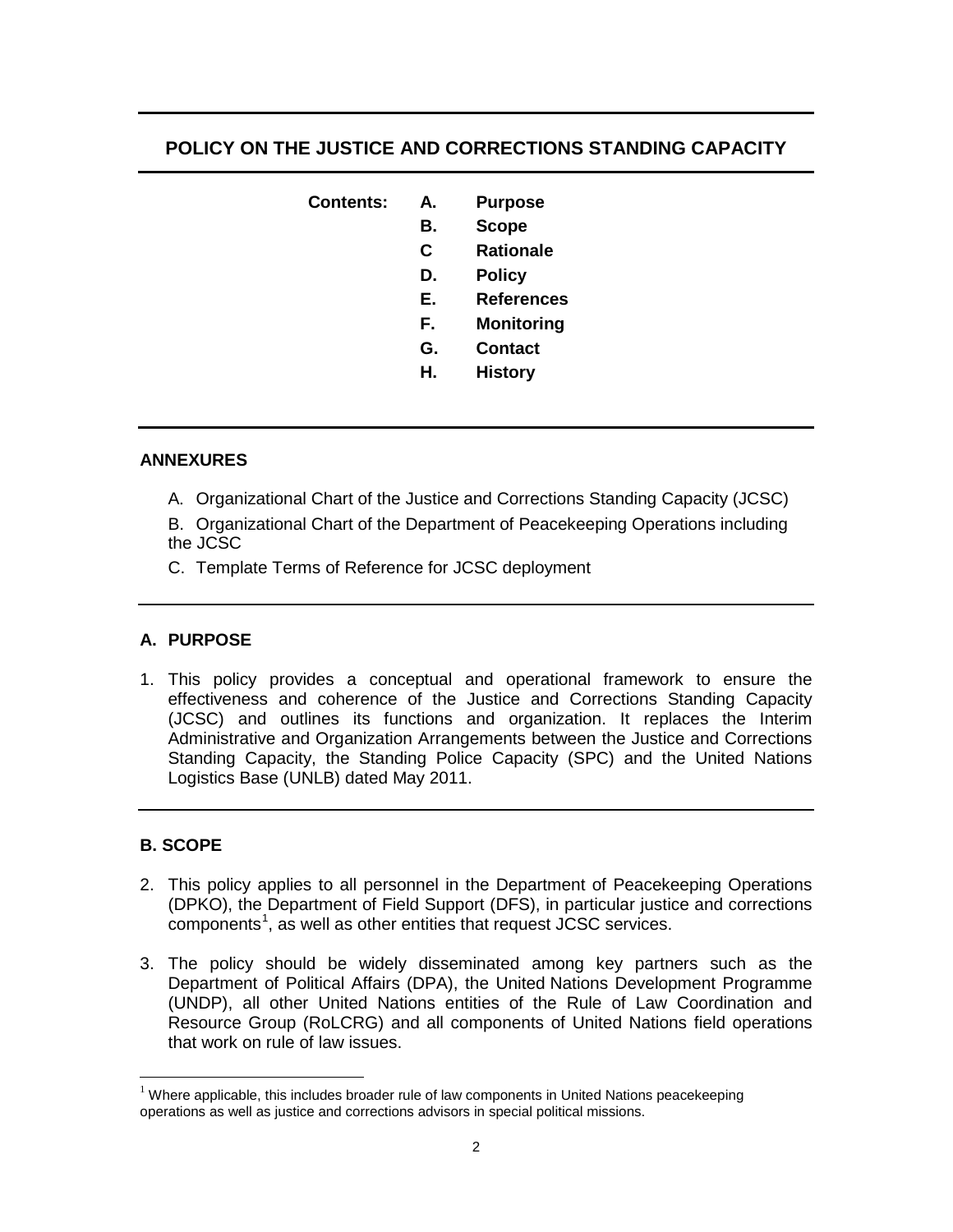- 4. This policy complements and shall be read in conjunction with relevant United Nations policy and guidance, including but not limited to the Policy of Integrated Assessment and Planning (2013); the Decision of the Secretary-General on Rule of Law Arrangements (2012); the Human Rights due Diligence Policy on UN Support to non-UN Security Forces (2011); the Policy on Justice Components in United Nations Peace Operations (2009); the Guidelines on Methodology for Review of Justice and Corrections Components in United Nations Peace Operations (2009); the United Nations Peacekeeping Operations Principles and Guidelines (2008); and the Policy Directive on Prison Support in United Nations Peace Operations (2007).
- 5. In missions where justice components are part of a joint human rights and justice office, this policy should also be read in conjunction with guidance on the operation and functions of human rights components, such as the OHCHR/DPKO/DPA/DFS Policy on Human Rights in United Nations Peace Operations and Political Missions (2011); the Secretary-General's Decision No. 2005/24 on Human Rights in Integrated Missions (2005); and the OHCHR/DPKO/DPA Policy Directive on Public Reporting by Human Rights Components of United Nations Peace Operations (2008).

#### **C. RATIONALE**

- 6. It is now widely recognized that the early re-establishment, strengthening and reform of justice and corrections systems can play a key role in the restoration and consolidation of peace. For this reason, the Security Council has increasingly mandated United Nations field operations to provide rapid and effective support in the justice and corrections areas.<sup>[2](#page-2-0)</sup> Such assistance is provided primarily by justice and corrections components of missions, working with police, human rights and other mission components.
- 7. The Secretary-General has identified the immediate post-conflict period as a window of opportunity to provide basic security, deliver peace dividends, build confidence in the political process, and strengthen core national capacity to lead peacebuilding efforts. The Secretary-General recognized rule of law assistance as one of the recurring core early peacebuilding priorities.<sup>[3](#page-2-1)</sup>
- 8. In this vital phase immediately after conflict, it is critical to establish effective partnerships with national actors and develop a strategic, coherent and well-coordinated approach to providing rule of law assistance. However, identifying suitable personnel for rapid deployment to undertake these tasks has proved a challenge. The Special Committee on Peacekeeping Operations recognized the importance of integrated rule of law assistance provided from the outset of new missions and requested, in 2009, the implementation of measures to ensure that United Nations staff are made available to fully implement mandates related to the

<span id="page-2-0"></span> $2^2$  Report of the Secretary-General on the rule of law and transitional justice in conflict and post-conflict societies, S/2011/634, 12 October 2011.

<span id="page-2-1"></span>Report of the Secretary-General on peacebuilding in the immediate aftermath of conflict A/63/881 – S/2009/304, 11 June 2009.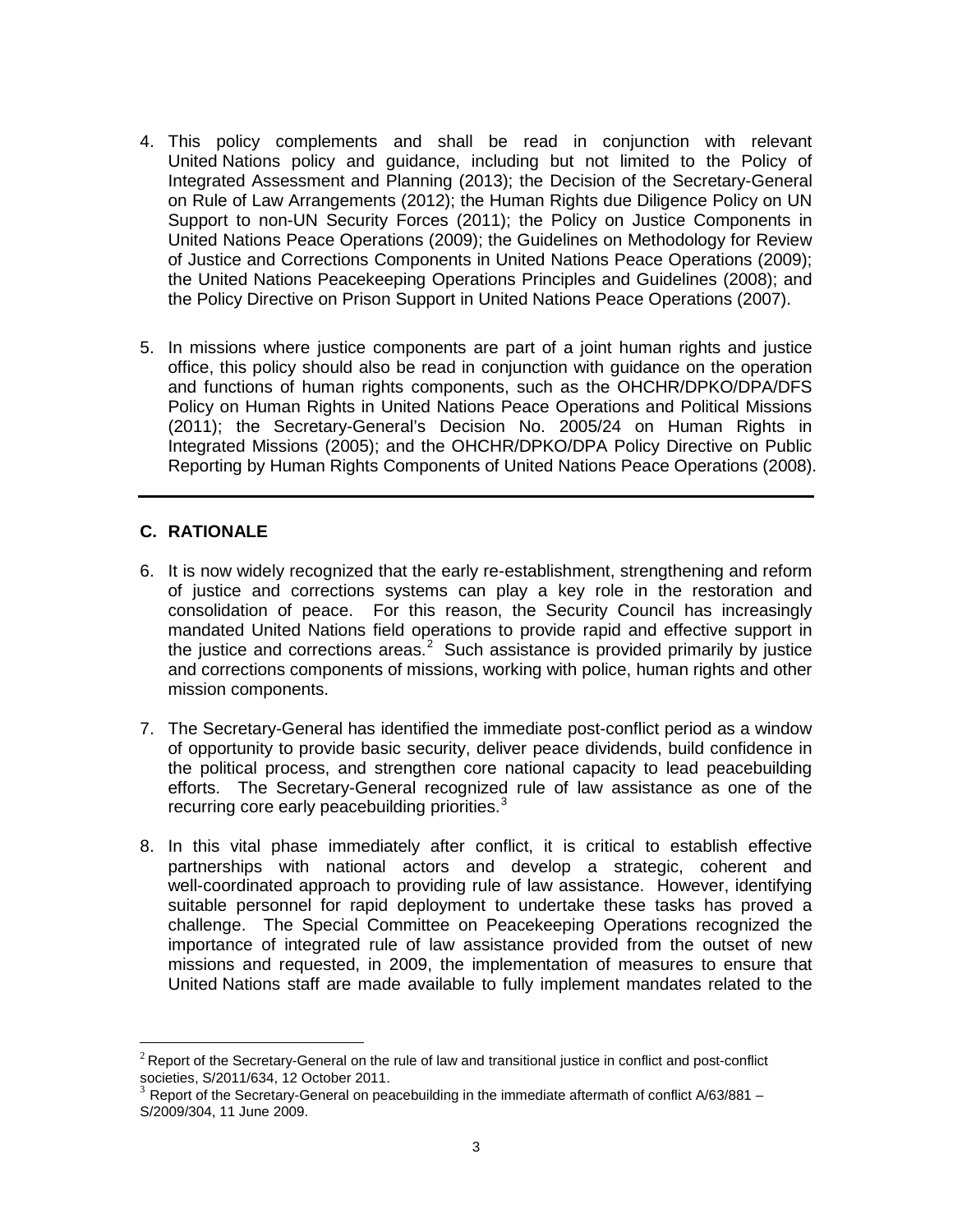rule of law throughout the life of the mission. $4$  Upon the recommendation of the Secretary-General to "build on the successful experience with the Standing Police Capacity (SPC) to ensure, from the outset, a holistic and coordinated approach to strengthening rule of law", the General Assembly, in 2010, authorized the establishment of the JCSC to complement and operate alongside the SPC.<sup>[5](#page-3-1)</sup>

#### **D. POLICY**

9. The JCSC is an integral part of the Criminal Law and Judicial Advisory Service (CLJAS) within the Office of Rule of Law and Security Institutions (OROLSI) of the Department of Peacekeeping Operations (DPKO) $<sup>6</sup>$  $<sup>6</sup>$  $<sup>6</sup>$ . It operates as a tenant unit of</sup> the United Nations Global Service Centre/United Nations Logistical Base (UNGSC-UNLB) in Brindisi, Italy. Administrative and logistical support for the JCSC is provided by the Department of Field Support (DFS) through the UNGSC-UNLB.

#### **D.1. Functions**

- 10. The JCSC assists United Nations peacekeeping operations, as well as special political missions, in implementing their mandates as they relate to strengthening justice and corrections systems by:
	- 10.1. Providing the start-up capability for justice and corrections components in peacekeeping operations and special political missions;
	- 10.2. Reinforcing existing United Nations field operations in the areas of justice and corrections, by providing time-limited and targeted support through deployments to field missions facing staffing shortages and surge requirements; and
	- 10.3. When appropriate, conducting needs assessments or reviews of justice and corrections components to assist the components in determining risks and challenges in the implementation of their programmes and analysing their overall performance.
- 11. Deployments shall be authorised by the Under-Secretary-General for Peacekeeping Operations based on terms of reference that are consulted and agreed between the receiving mission leadership, the JCSC Team Leader and the Chief of CLJAS, as well as the relevant DPKO Integrated Operational Team (IOT) or the relevant division of DPA. Subsequent changes to the terms of reference by the mission require consultation with and the agreement of the JCSC Team Leader and the Chief of CLJAS. In the case of a rapid deployment immediately after the adoption of a

<span id="page-3-0"></span> $4$  Report of the Special Committee on Peacekeeping Operations and its working group, 2009, A/63/19, para 105.

<span id="page-3-1"></span><sup>&</sup>lt;sup>5</sup> Report of the Secretary-General on the Budget for the United Nations Logistics Base at Brindisi, Italy, for the period from 1 July 2010 to 30 June 2011, A/64/698, 5 March 2010, para 66; General Assembly resolution A/RES/64/270.

<span id="page-3-2"></span> $6$  Secretary-General's Bulletin on the Organization of the Department of Peacekeeping Operations, ST/SGB/2010/1, paras 8.1 to 8.3 and 8.15 to 8.16, as modified by the Secretary-General Decision 2012/23 on Rule of Law arrangements of 11 September 2012.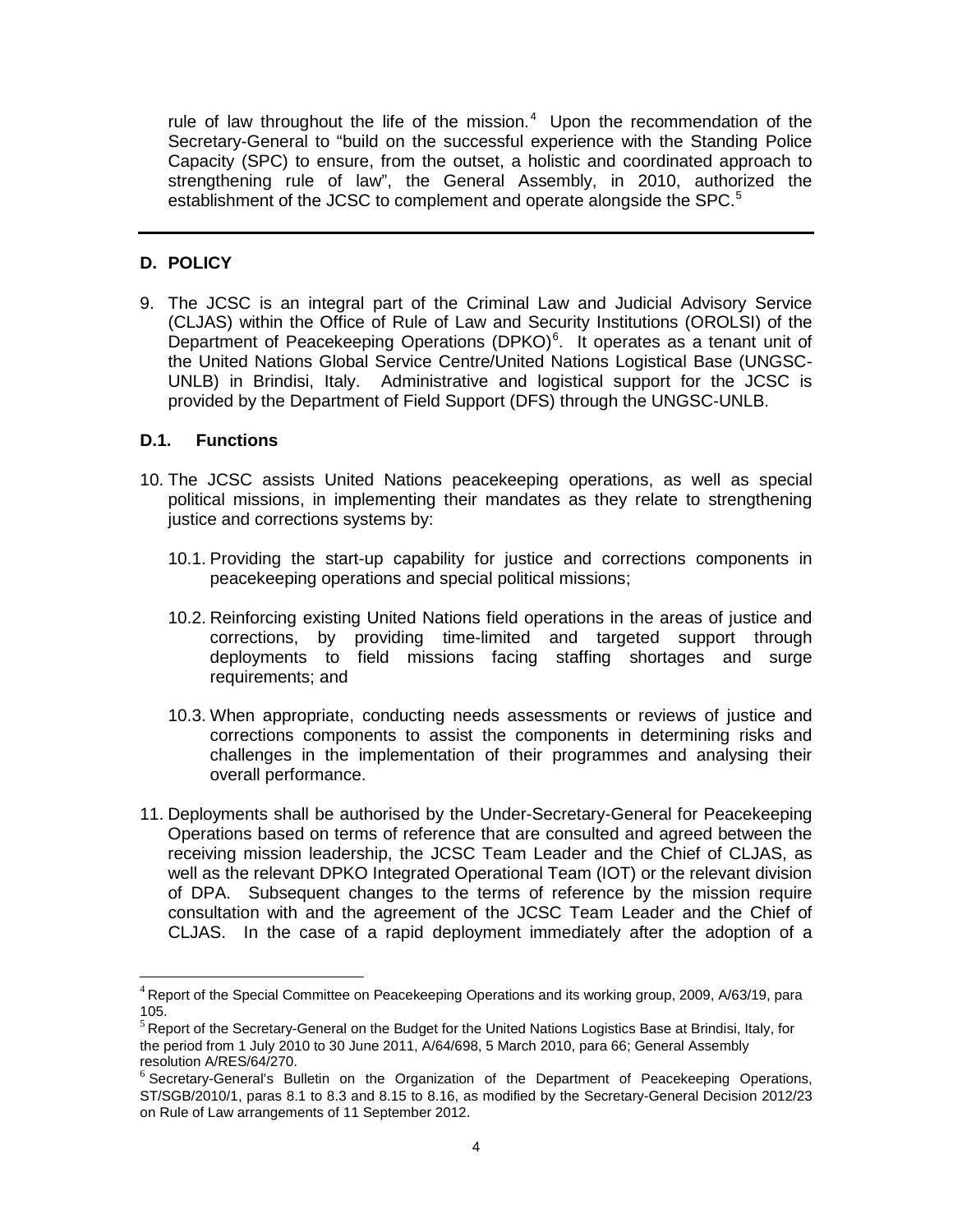Security Council resolution, the terms of reference shall be agreed with the Department administering the field operation.

- 12. To ensure a seamless transition from the planning to the early implementation phase, JCSC officers, upon the decision of the Chief of CLJAS, in consultation with the JCSC Team Leader, may participate in pre-mission assessment and planning processes. This may include the participation in Technical Assessment Missions (TAM) and integrated assessments and planning processes.
- 13. Whenever possible, the JCSC should be part of advance teams establishing new United Nations missions. JCSC officers shall ensure that the efforts of those missions in the justice and corrections areas contribute from the outset to consolidating the peace process and laying the foundation for longer-term institution and capacity-building efforts.
- 14. In start-up situations, the JCSC contributes to the establishment of justice, corrections and other related components. This may include undertaking baseline assessments; developing concepts of operations, workplans and other planning documents; identifying expertise and skills required in the justice and corrections areas; and assisting in the recruitment of personnel. The JCSC shall establish effective partnerships with key national counterparts and work together with other mission components to support the national rule of law planning process at the earliest stages.
- 15. The JCSC also works closely with other components of field missions as well as other United Nations and external partners to ensure from the outset an integrated and well-coordinated approach to rule of law assistance. JCSC officers shall assist in the establishment of an early coordination mechanism for international rule of law assistance providers in accordance with the mission mandate and as deemed appropriate by the mission leadership.
- 16. When serving at their duty station in Brindisi, JCSC officers provide direct support to field operations, including, but not limited to: participating in mission pre-planning processes; preparing for upcoming deployments; reporting and de-briefing following deployments, including end-of-assignment reports; supporting recruitment processes for the field operations; and establishing and nurturing partnerships with relevant United Nations and external actors. In addition, they attend to JCSC managerial and administrative functions; support the development of non-mission specific guidance and policy documents; contribute to lessons learned and best practices studies; provide training on rule of law assistance in the civilian pre-deployment training courses; and undertake other assignments as directed by the JCSC Team Leader or the Chief of CLJAS.

#### **D.2. Duration of Assignments**

17. The length of start-up assistance shall depend on the needs on the ground and will be determined by the mission leadership, the JCSC Team Leader, and the Chief of CLJAS, taking into consideration the need for effective transition and handover to regular mission personnel.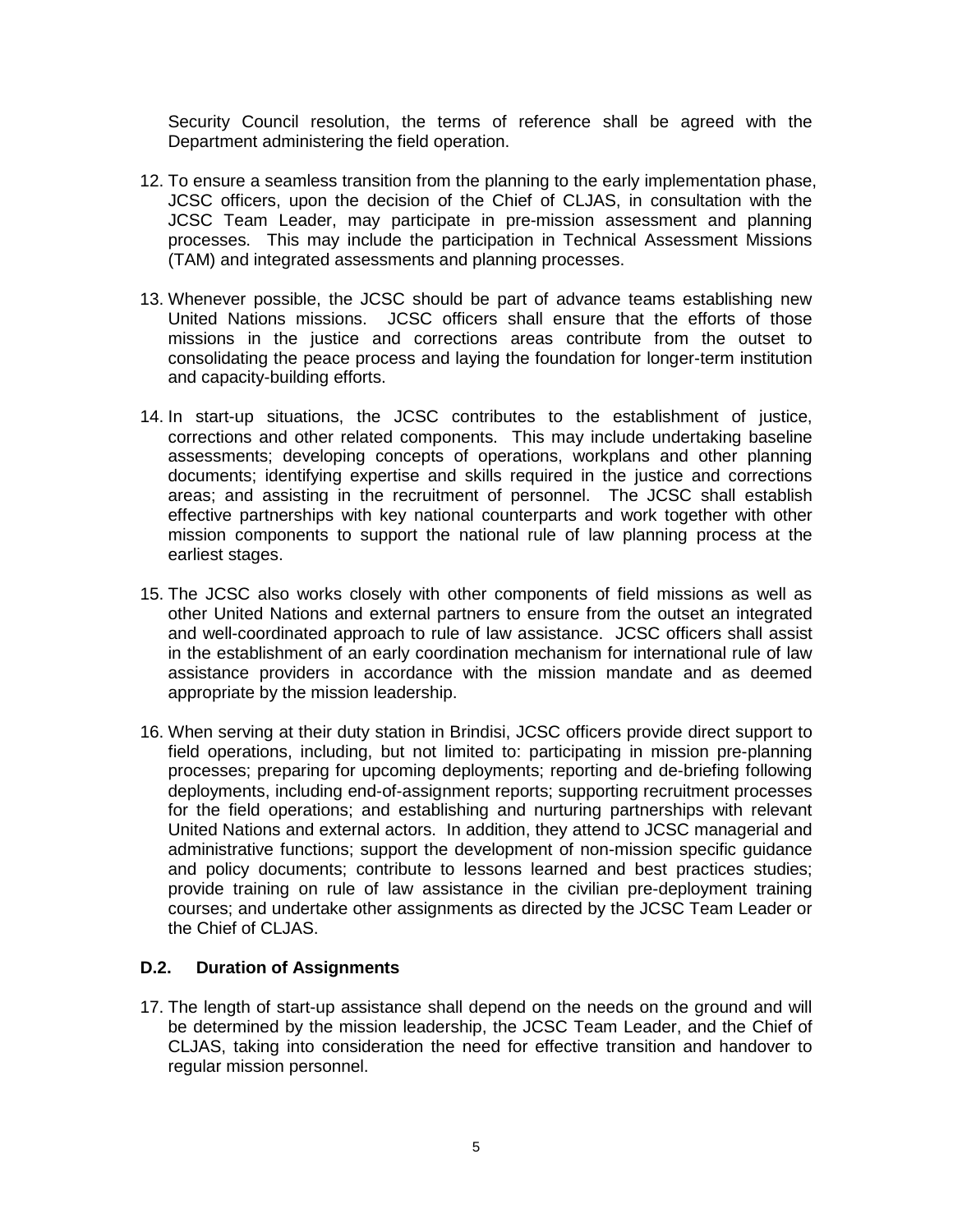- 18. The duration of JCSC deployments to existing missions, whether on temporary duty (TDY) or assignment, shall be determined by the operational needs of the mission, as decided by the mission leadership in consultation with the Chief of CLJAS.
- 19. The JCSC is a field-oriented capacity whose officers, subject to the receipt of requests from the field, should be deployed for fifty-five per cent or more of their actual work time. While serving in Brindisi between deployments, JCSC officers should spend their time providing remote assistance to field missions and attending to other functions as specified in paragraph 16 above.

# **D.3. Prioritization of Assignments**

- 20. Priority shall be given to requests for support from DPKO-administered field operations and for deployments to start-up missions. Requests shall be considered according to the following criteria: 1) the urgency of the request in terms of implementation of the requesting mission's mandate; 2) the relevance of the proposed assignment to the functions of the JCSC as referred to in paragraph D.1 of this policy; 3) the availability and respective expertise and experience of the JCSC officer(s) to be deployed.
- 21. In case of conflicting requests, the Chief of CLJAS, in consultation with the JCSC Team Leader, will make a recommendation for a final decision by the Under-Secretary-General for Peacekeeping Operations through the Assistant Secretary-General for Rule of Law and Security Institutions.

# **D.4. Size and Composition**

- 22. The Justice and Corrections Standing Capacity was established with an initial staffing strength of one Team Leader (P-5), two Judicial Affairs Officers (P-4/P-3), two Corrections Officers (P-4/P-3) and one Administrative Assistant.
- 23. The capacity shall include expertise in drafting policy and planning documents, undertaking assessments and legal analysis, developing programmes and devising fundraising strategies. The capacity's composition shall reflect essential cultural and linguistic diversity and an appropriate gender balance.

#### **D.5. Organizational Structure and Reporting Lines**

- 24. Reporting lines and related arrangements for the JCSC shall be as follows:
	- 24.1. Under-Secretary-General for Peacekeeping Operations: Authorizes the deployment of the JCSC to new and existing missions, upon the recommendation of the Chief of CLJAS, through the Assistant Secretary-General for Rule of Law and Security Institutions.<sup>[7](#page-5-0)</sup>

<span id="page-5-0"></span> $7$  Report of the Secretary-General on the Budget for the United Nations Logistics Base at Brindisi, Italy, for the period from 1 July 2010 to 30 June 2011, A/64/698, 5 March 2010, para 66; General Assembly resolution A/RES/64/270.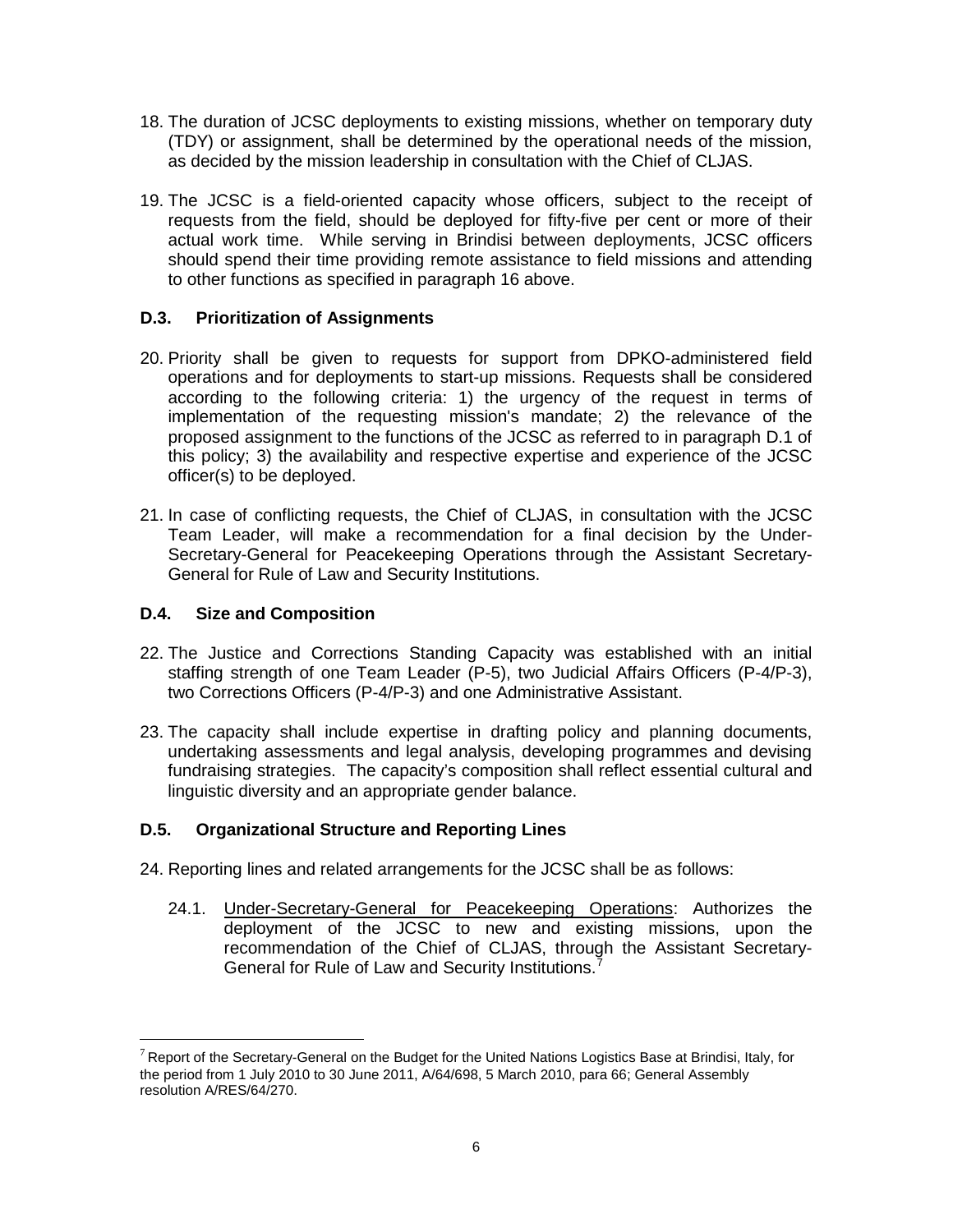- 24.2. Chief of CLJAS: Holds overall operational and supervisory responsibility over the JCSC. S/he is the first reporting officer for the JCSC Team Leader and the second reporting officer for the other JCSC staff. S/he acts as the principal adviser to the Assistant Secretary-General for Rule of Law and Security Institutions and the Under-Secretary-General for Peacekeeping Operations on all JCSC-related matters.
- 24.3. Head of the Justice and/or Corrections Component(s)<sup>[8](#page-6-0)</sup>: When deployed to start-up or reinforce a field mission, JCSC officers report, within the reporting structure of the mission, to the Head of the justice and/or corrections component, unless otherwise agreed upon in their terms of reference. When deployed to start-up a justice and/or corrections component, JCSC officers may assume the functions and responsibilities of the head of component until this position is encumbered, and report, in accordance with mission reporting lines, to the Head of Mission or his/her designate.
- 24.4. JCSC Team Leader: Provides leadership to and supervises JCSC personnel. S/he is responsible for recommending to the Chief of CLJAS the strength and configuration of teams to be deployed for specific mission tasks, for approval by the Under-Secretary-General for Peacekeeping Operations through Assistant Secretary-General for Rule of Law and Security Institutions. When not deployed, s/he reports to the Chief of CLJAS. When deployed, s/he reports to the Head of the justice and/or corrections component, unless assuming this function.
- 25. When deployed to support United Nations field presences other than those administered by DPKO and DPA, JCSC officers shall report within the established reporting lines of the field presence and be guided by the strategic and operational directives of the relevant department, agency, fund or programme. This shall be outlined in the terms of reference for each deployment.
- 26. JCSC personnel shall be considered as part of CLJAS in terms of performance assessments. However, when deployed to the field, the Head of the justice and/or corrections component of the receiving mission shall, where appropriate, assess the performance of the JCSC staff member for the period of assignment as an additional supervisor.
- 27. In the event of a complaint against a JCSC officer in relation to conduct and discipline matters, a determination shall be made jointly with DFS regarding the responsible official in the circumstances.

#### **D.6. Relationship with the Standing Police Capacity**

<span id="page-6-0"></span> $\overline{a}$ 

28. The JCSC and the SPC shall retain separate reporting lines as per relevant policies and guidelines. The JCSC shall coordinate and work closely with the SPC from the early stages of preparation for deployment. Where appropriate, the JCSC and the SPC shall undertake joint mission planning, devise joint deployment strategies to maximise the impact of rule of law assistance and deploy together. JCSC and SPC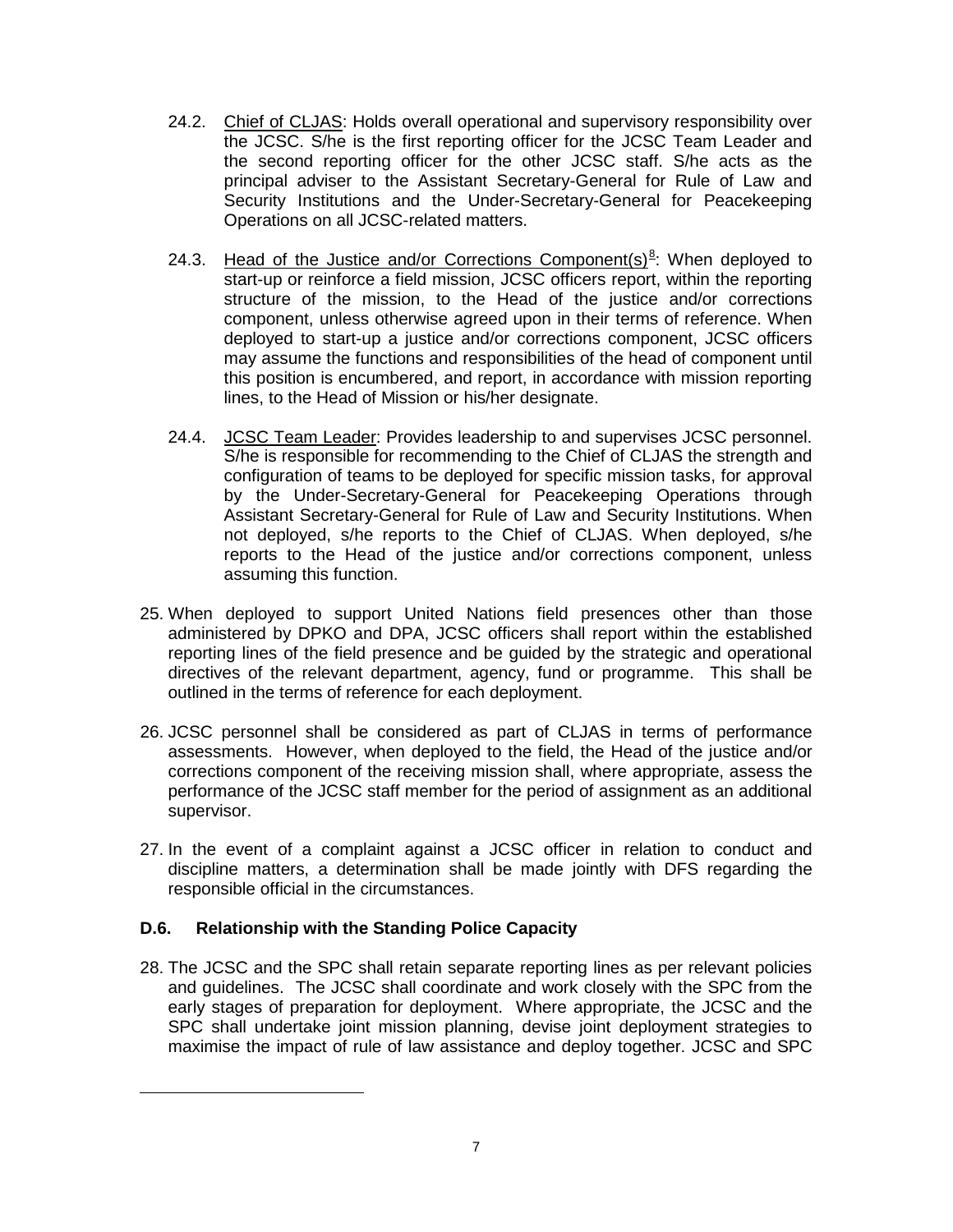may respond jointly to a request directed to one of the capacities, if the other capacity has skills sets that are required to effectively respond to the request.

#### **D.7. Relationships with other United Nations Organizational Units**

- 29. The JCSC shall coordinate and work closely with other relevant DPKO and DFS offices, particularly with the Office of Operations and its respective Integrated Operational Teams (IOTs), as well as with relevant DPA divisions, which serve as the primary focal point of integration and provide day-to-day support and overall political guidance to field missions, in order to ensure that the activities of the JCSC are fully aligned with the strategic objectives and priorities of the field missions.
- 30. Under the auspices of the Global Focal Point for the Police, Justice and Corrections Areas in the Rule of Law in Post-conflict and other Crisis Situations (GFP)<sup>[9](#page-7-0)</sup>, the JCSC may also be requested to provide expertise to other United Nations partners, agencies, funds and programmes, including UNDP, OHCHR, UNODC, UNICEF and UN Women.
- 31. The JCSC shall maintain regular contact with other rapidly deployable mechanisms within the United Nations Secretariat, <sup>[10](#page-7-1)</sup> with a view to enhance cooperation and coordination, particularly for the start-up phase of new peace operations.

# **D.8. Training and Learning Policy**

32. The JCSC can only be effective if the skills and competencies of its officers are kept up-to-date on an ongoing basis. The participation of JCSC officers in training activities shall be included in the JCSC annual workplan.

#### **D.8. Funding and Material Support**

- 33. The JCSC shall operate at all times as a cost-effective support mechanism for United Nations missions. When the JCSC is deployed, travel expenses, including the Daily Subsistence Allowance (DSA) and other mission-specific entitlements,  $<sup>11</sup>$  $<sup>11</sup>$  $<sup>11</sup>$ </sup> shall be borne by the requesting entity, unless other funding arrangements are in place.
- 34. United Nations field operations, in consultation with the Chief of CLJAS and the JCSC Team Leader, should incorporate adequate funding for expected JCSC deployments into their annual budgetary planning.
- 35. Non-post resources required for the effective functioning of the JCSC, including for information technology equipment, travel funds and other items relevant to support its activities, are reflected in the budget of the UNGSC-UNLB. During its predeployment preparations, the JCSC shall coordinate with DFS through the UNGSC-UNLB on all support requirements. While on deployment, the JCSC shall rely for

<span id="page-7-0"></span> $9$  Decision of the Secretary-General No. 2012/13 on Rule of Law Arrangements, 11 September 2012.

<span id="page-7-1"></span> $10$  These include the Standby Team of Mediation of the Department of Political Affairs; the Rapid Response Unit of the OHCHR; the Standing Mine Action Capacity (S-MAC) of DPKO and the Team of Experts on Rule of Law/Sexual Violence in Conflict of DPKO, OHCHR and UNDP.

<span id="page-7-2"></span> $11$  Such as danger pay and benefits related to rest and recuperation, where applicable.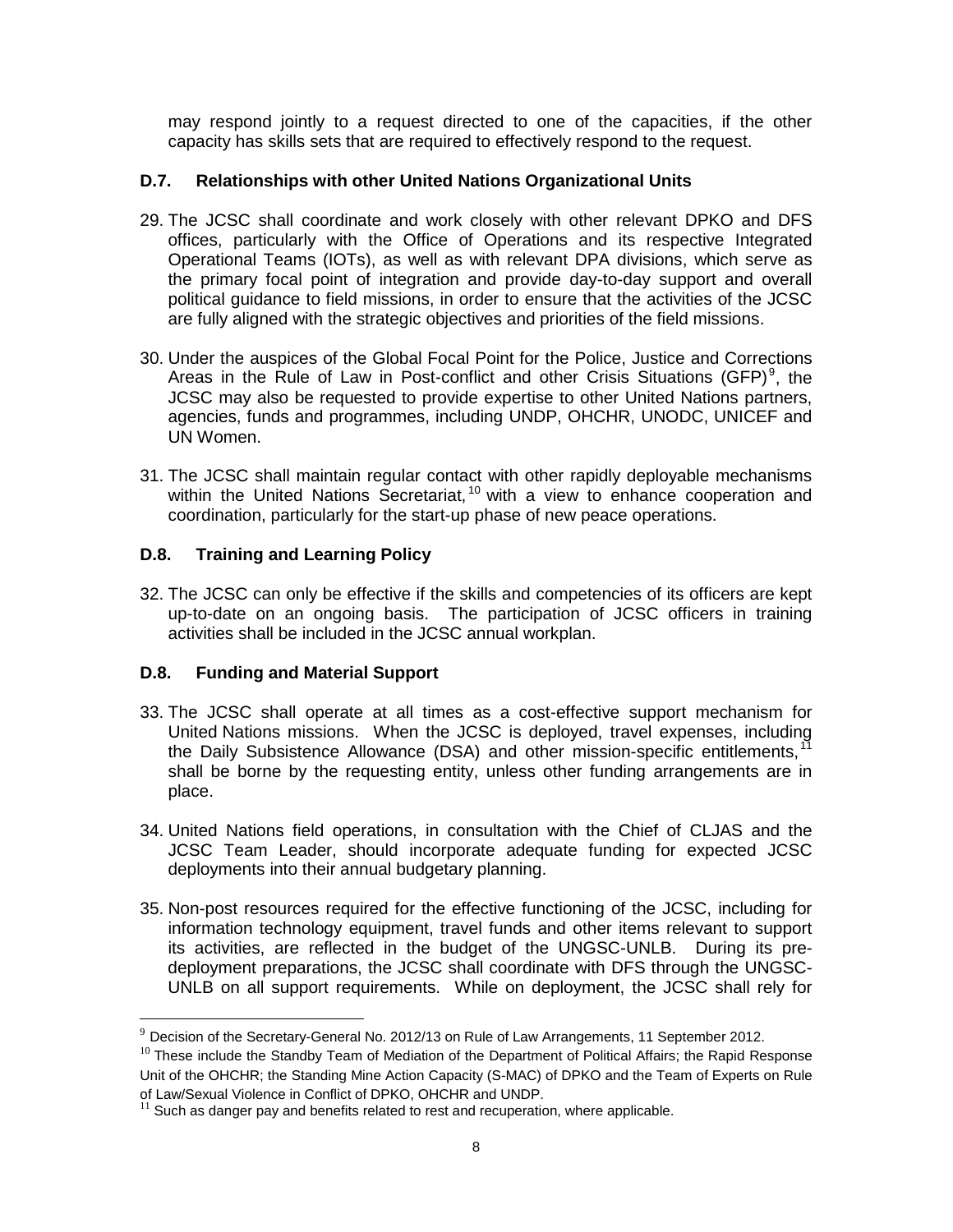essential services, such as ground transportation and office space, on the existing mission infrastructure.

#### **E. REFERENCES**

#### **Normative or Superior References**

- General Assembly resolution 64/270, Financing of the United Nations Logistics Base at Brindisi, Italy, A/RES/64/270, 14 July 2010.
- Report of the Secretary-General on the Budget for the United Nations Logistics Base at Brindisi, Italy, for the period from 1 July 2010 to 30 June 2011, A/64/698, 5 March 2010.
- Report of the Special Committee on Peacekeeping Operations and its Working Group, 2010 Substantive Session, A/64/19, 22 February to 19 March 2010.
- Report of the Special Committee on Peacekeeping Operations and its Working Group, 2011 Substantive Session, A/65/19, 22 February to 18 March and 9 May 2010.
- Report of the Secretary-General on the Global Field Support Strategy, A/64/633, 26 January 2010.
- Decision of the Secretary-General No. 2012/13 on Rule of Law Arrangements, 11 September 2012.
- **Human Rights due Diligence Policy on Support to non-United Nations security forces,** 7 May 2011.

#### **Related Policies and Guidance**

- DPKO Policy on the Functions and Organization of the Standing Police Capacity (SPC), 2012.
- DPKO Policy on Justice Components of United Nations Peace Operations, 2009.
- **Handbook for Judicial Affairs Officers in United Nations Peacekeeping Operations,** 2013.
- **-** DPKO Policy Directive on Prison Support in United Nations Peacekeeping Operations, 2005.
- **Handbook on Prison Incident Management in Post-conflict Countries, 2013.**
- Guidelines on Methodology for Review of Justice and Corrections Components in United Nations Peace Operations, 2009.
- OHCHR/DPKO/DPA/DFS Policy on Human Rights in United Nations Peace Operations and Political Missions, 2011.
- DPKO/DFS Mission Start-up Field Guide for Mission Managers of United Nations Peace Operations, 2.0, 2010.
- **DPA Special Political Missions Start-up Guide, 2012.**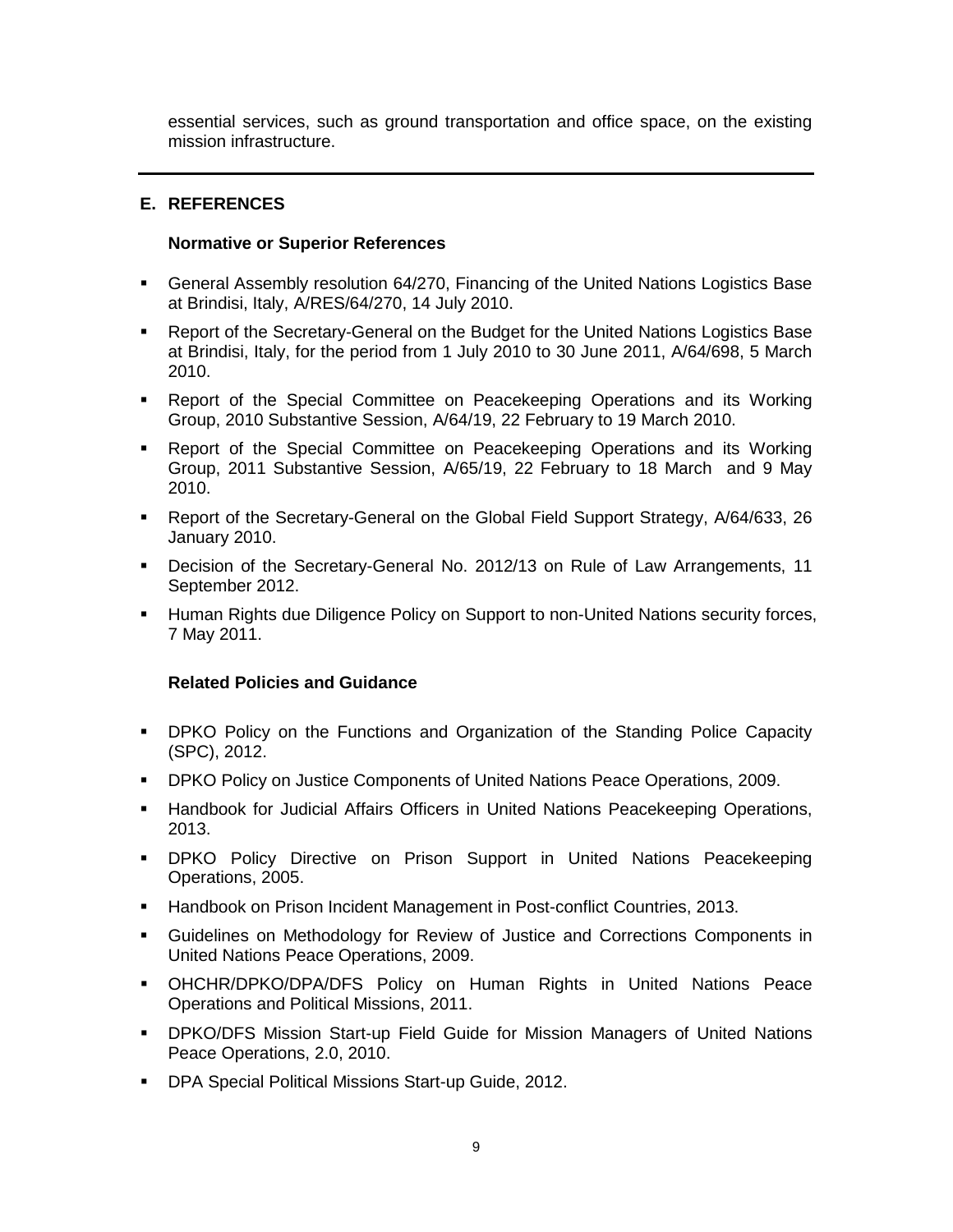#### F. COMPLIANCE AND MONITORING

- 36. Compliance with this policy is mandatory.
- 37. The Chief of CLJAS and the JCSC Team leader are responsible for monitoring the implementation of this policy.

#### G. CONTACT

38. The contact for the review of this policy shall be the Chief of the Criminal Law and Judicial Advisory Service, within the Office for Rule of Law and Security Institutions of DPKO.

#### H. HISTORY

39. This is the first policy governing the functions and organization of the Justice and Corrections Standing Capacity. This policy shall become effective on the approval date and be reviewed by 31 December 2016.

# APPROVAL SIGNATURE:

Ó  $-\omega$ DATE OF APPROVAL!

**APPROVAL SIGNATURE:** Ameerah Haq, USG DFS //7 Hervé Ladsous, USG DPKO

 $23.12.13$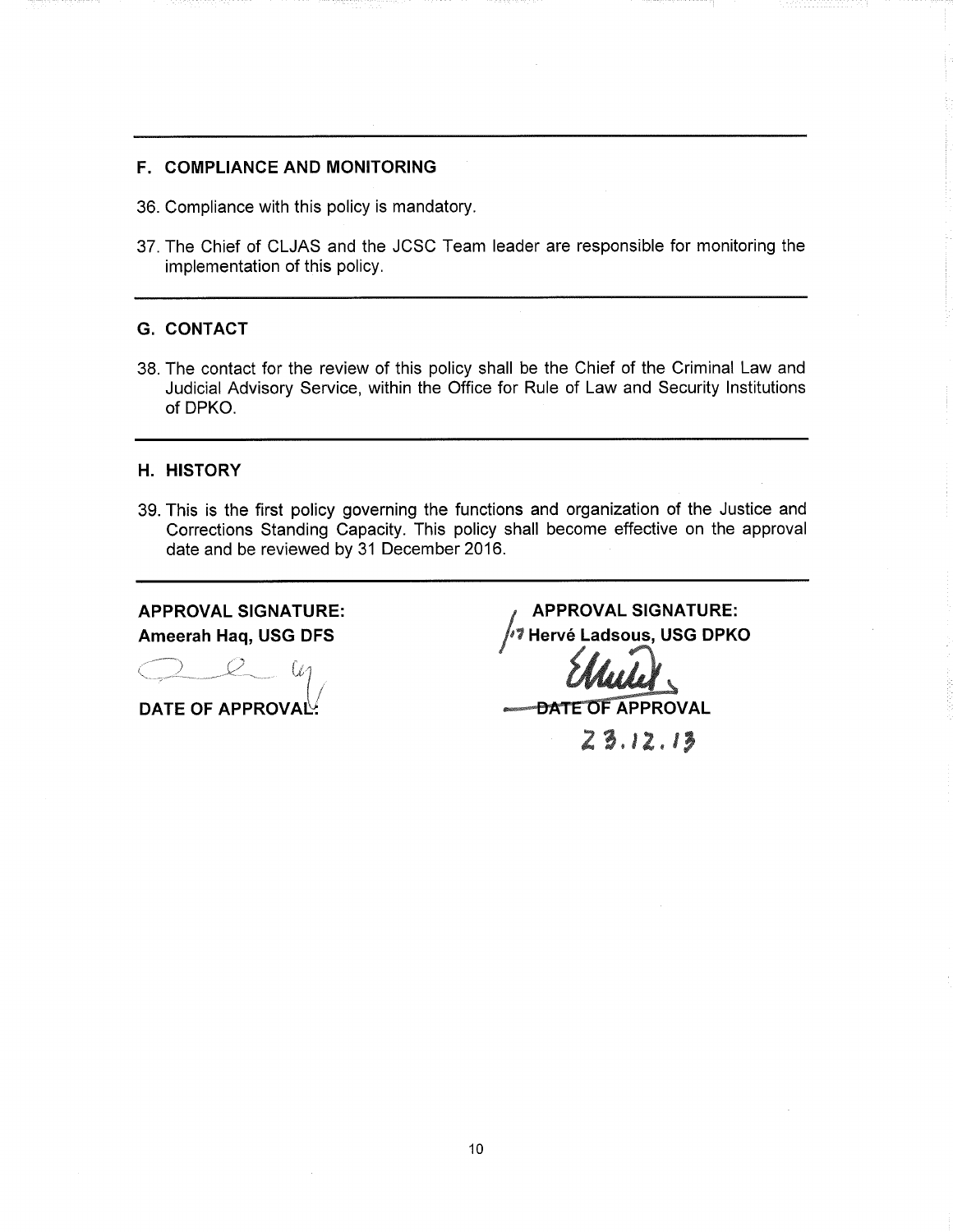#### **ANNEX A: ORGANIGRAMME OF THE JCSC**

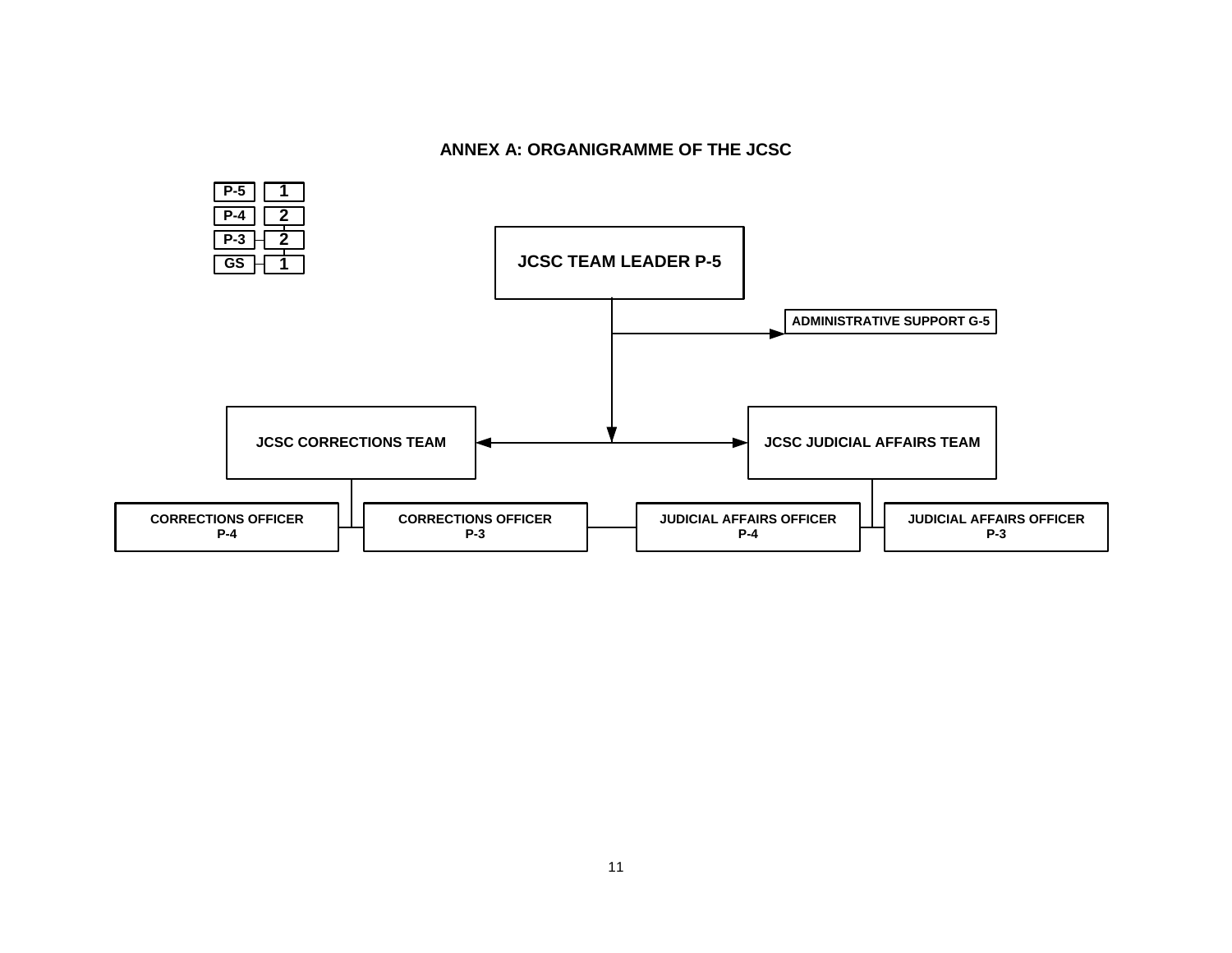#### **ANNEX B: ORGANIGRAMME OF DPKO WITH THE JCSC**